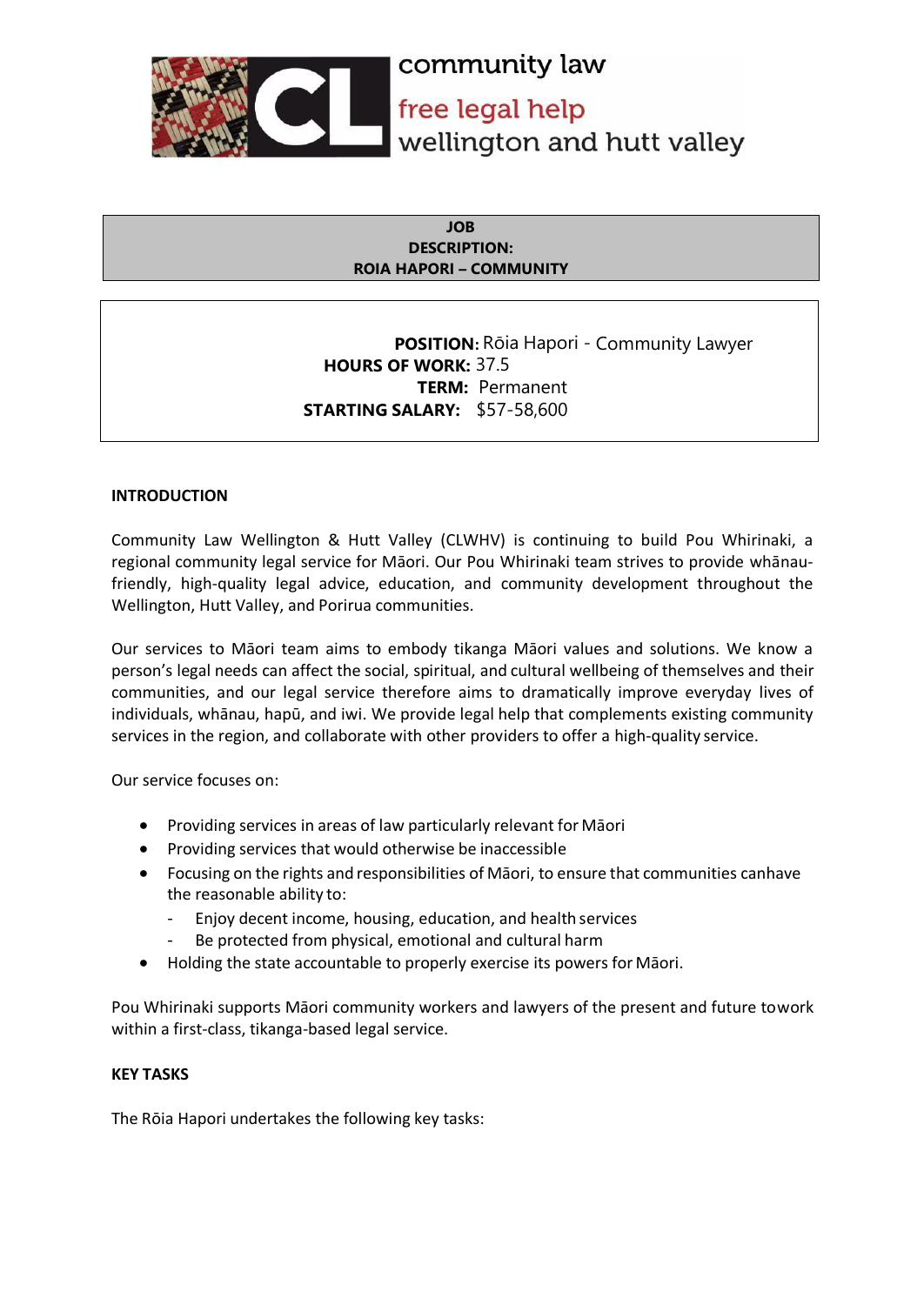# **Legal Help**

The primary responsibility of the Rōia Hapori is to support individual clients in accessing justice, by providing free legal advice, information, and assistance. This involves:

- Providing initial legal advice to clients at our main offices, and outreach clinic locations throughout the rohe, as part of a roster
- Providing ongoing help such as assistance or representation to individuals, whānau,hapū, iwi, and community organisations
- Working collaboratively with Kaihāpai Hapori so that clients needing legal advocacy orother non-legal support can receive it
- Participating in quality assurance with senior supervising lawyers, and engaging in peer supervision with colleagues in Pou Whirinaki
- Contributing to an analysis of service development for Pou Whirinaki and CLWHV overall,to ensure we are providing the services most needed and valued by our communities
- Assisting in the planning and development of Pou Whirinaki's legal education programme, including attending some education sessions at kura kaupapa Māori, marae,or other Māori spaces in the community
- Ensuring all legal work is conducted in line with the Lawyers and Conveyancers Act andthe policies and processes of CLWHV.

## **Community Development**

The Rōia Hapori also shares responsibility for the development of appropriate and innovative legal services to meet the unmet legal needs of Māori in the region. This responsibility includes:

- Building and maintaining strong relationships with whānau, hapū andiwi
- Building and maintaining strong relationships with marae, Māori Trusts and other community service providers who are stakeholders in Maori outcomes
- Kanohi kitea attending important community events, and making Pou Whirinaki and CLWHV services known to our locals
- Understanding prevalent issues in the community, and working productively towards solutions
- Identifying gaps in CLWHV skills, resources, strategies, and knowledge, and considering ways to fill those gaps.

## **Education**

- Provide legal education sessions from time to time
- Assist legal educators with content creation and delivery

## **OTHER TASKS**

Alongside all staff, the Rōia Hapori has shared responsibility for the successful operation of CLWHV. This responsibility includes:

- Upholding Te Tiriti o Waitangi in the workplace
- Working productively in a bicultural structure
- Attending regular team meetings and staff meetings, including BPMs
- Upholding the main contract between CLWHV and the Ministry of Justice, including working towards our outcome targets, and participating in reporting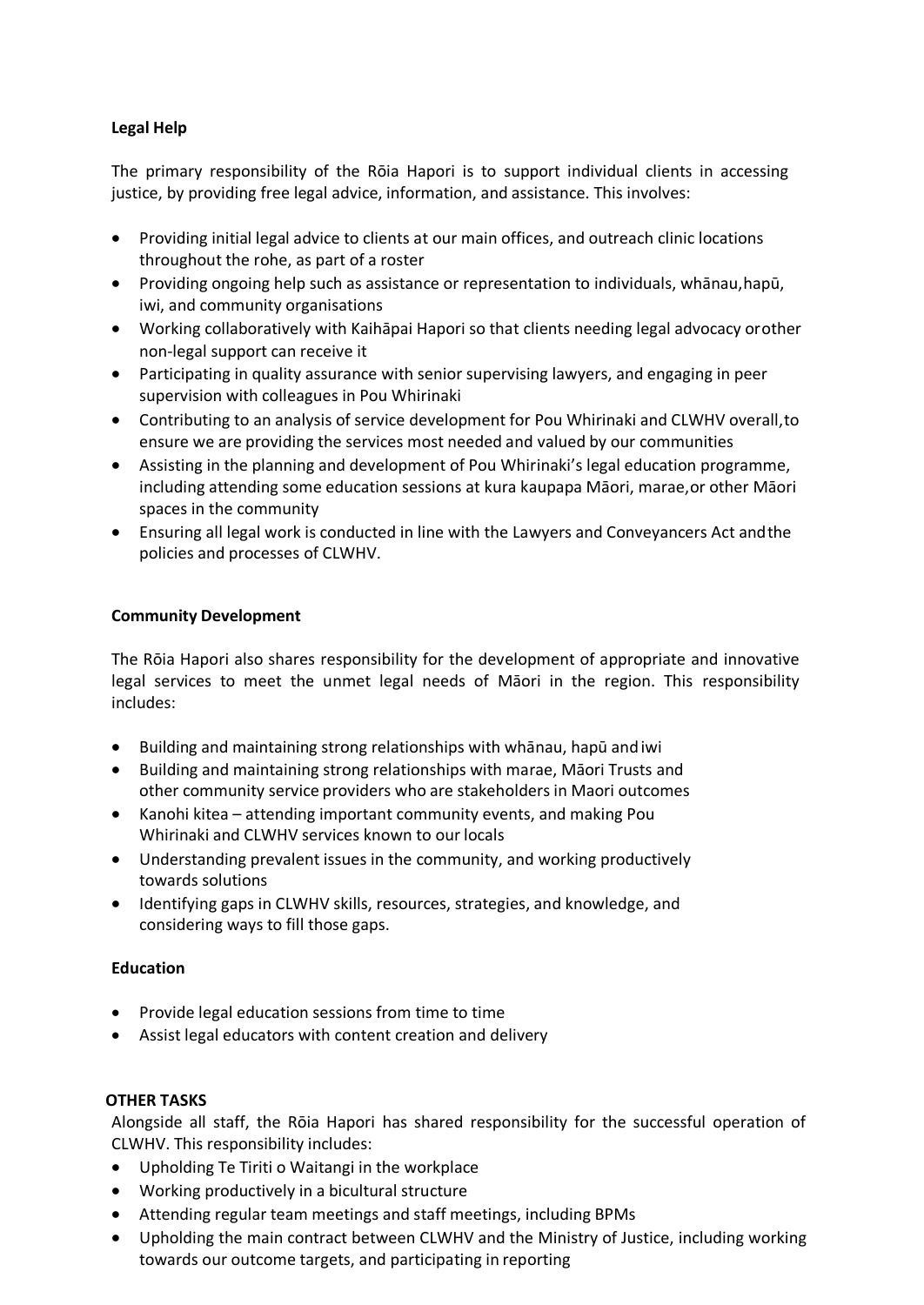- Providing input into CLWHV's daily operations, policies, systems, and strategicplanning
- Being a responsible and proactive team member, including:
	- a. Robust communication
	- b. Collaborative decision making, in line with our processes
	- c. Staying responsible and accountable to your peers.